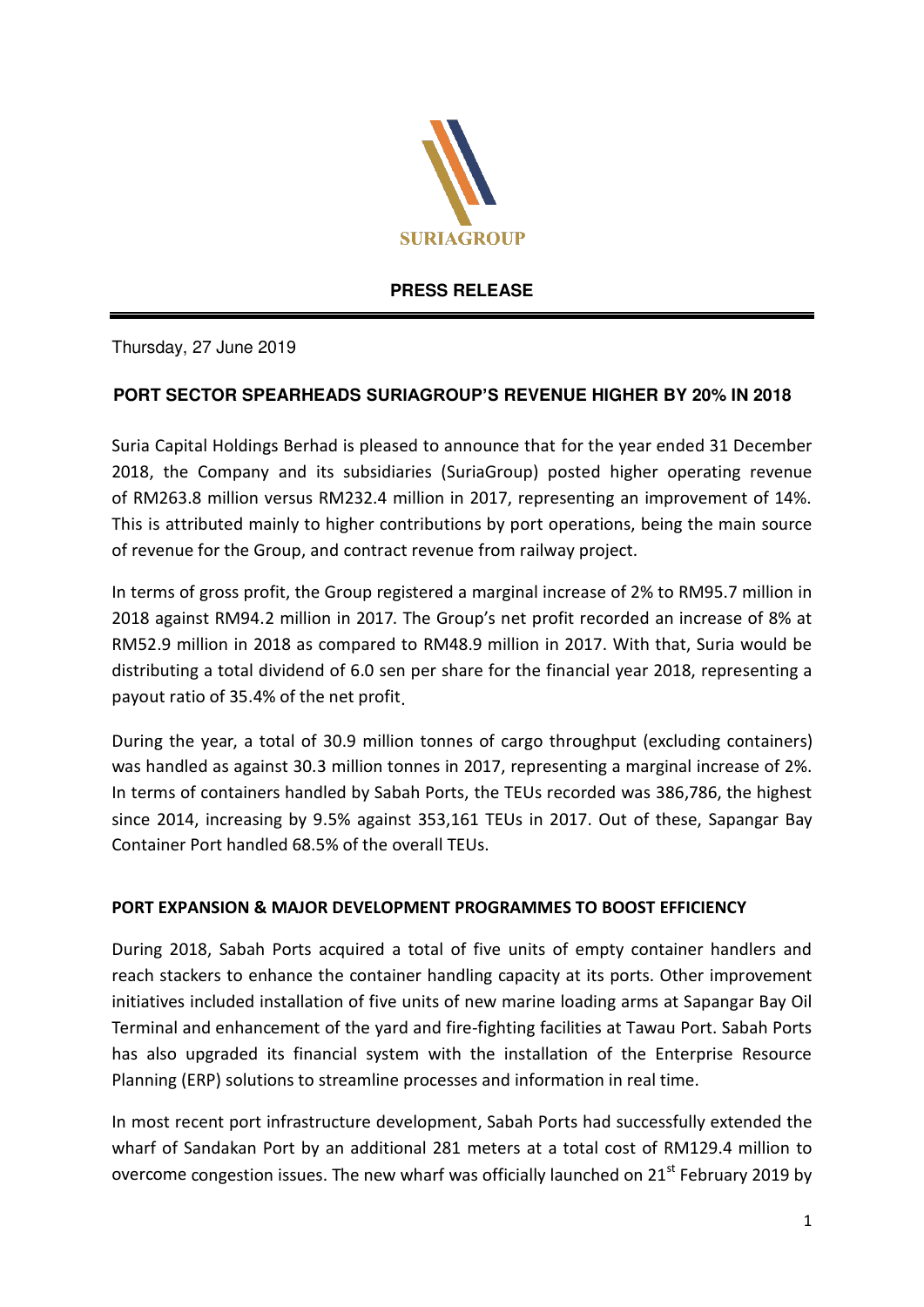the Chief Minister of Sabah. Six vessels can now berth at Sandakan Port at any one time. The wharf extension serves to position Sandakan Port as the hub-port for the East Coast of Sabah with good overland connectivity with Tawau Port and Lahad Datu Port. This is expected to spur economic development and create logistics opportunities in that region.

This year, Sabah Ports will extend the current jetty at Sapangar Bay Oil Terminal (SBOT) in view of the high utilization rate and growing liquid cargo throughput. When completed, SBOT would have twin jetties that could accommodate vessels up to 60,000 DWT. Extension works are expected to commence by end of 2019, with target completion within 2 years.

Concurrently, Sabah Ports will construct a new general cargo terminal in Sapangar Bay to allow the relocation of the existing operations from Kota Kinabalu Port in view of the planned commercial developments taking place in the vicinity.

# **PROPOSED DEVELOPMENTS OF JESSELTON QUAY, ONE JESSELTON WATERFRONT AND INTERNATIONAL CRUISE AND FERRY TERMINAL**

The first phase of Jesselton Quay development, namely Jesselton Quay Central which measures 4 acres, consists of two towers of 25-storey commercial suites (CityPads), one tower of i-hotel, Gallery Shoppes, a recreation club and carparks. Market reception of the two towers of CityPads have been very encouraging registering a sale of 94% so far. Jesselton Quay Central is expected to be completed by end of 2020.

As for the One Jesselton Waterfront development, which consists of retail malls, hotels, service suites and offices, construction is expected to commence in the first quarter of 2020.

It is the long-term plan for the Group to develop an International Cruise and Ferry Terminal at the existing Kota Kinabalu Port. In the next 8 to 10 years, the entire Kota Kinabalu Port land will be transformed into a new city focus dubbed as the Jesselton Waterfront City encompassing Suria's mixed developments and the State-owned Sabah International Convention Centre. The major transformation of the Kota Kinabalu waterfront will be the game changer to re-create the Kota Kinabalu City skyline and ultimately elevate the competitiveness of the City in attracting domestic and foreign investments.

On a separate development, Suria through its engineering arm is currently involved in a RM49.5 million railway upgrading project which links Halogilat Station to Tenom Station for a total distance of 27 km. There have been many challenges in the implementation of the project, particularly in sourcing materials and getting payments for the progress works done. Nevertheless, Suria will target to complete the project by end of 2019.